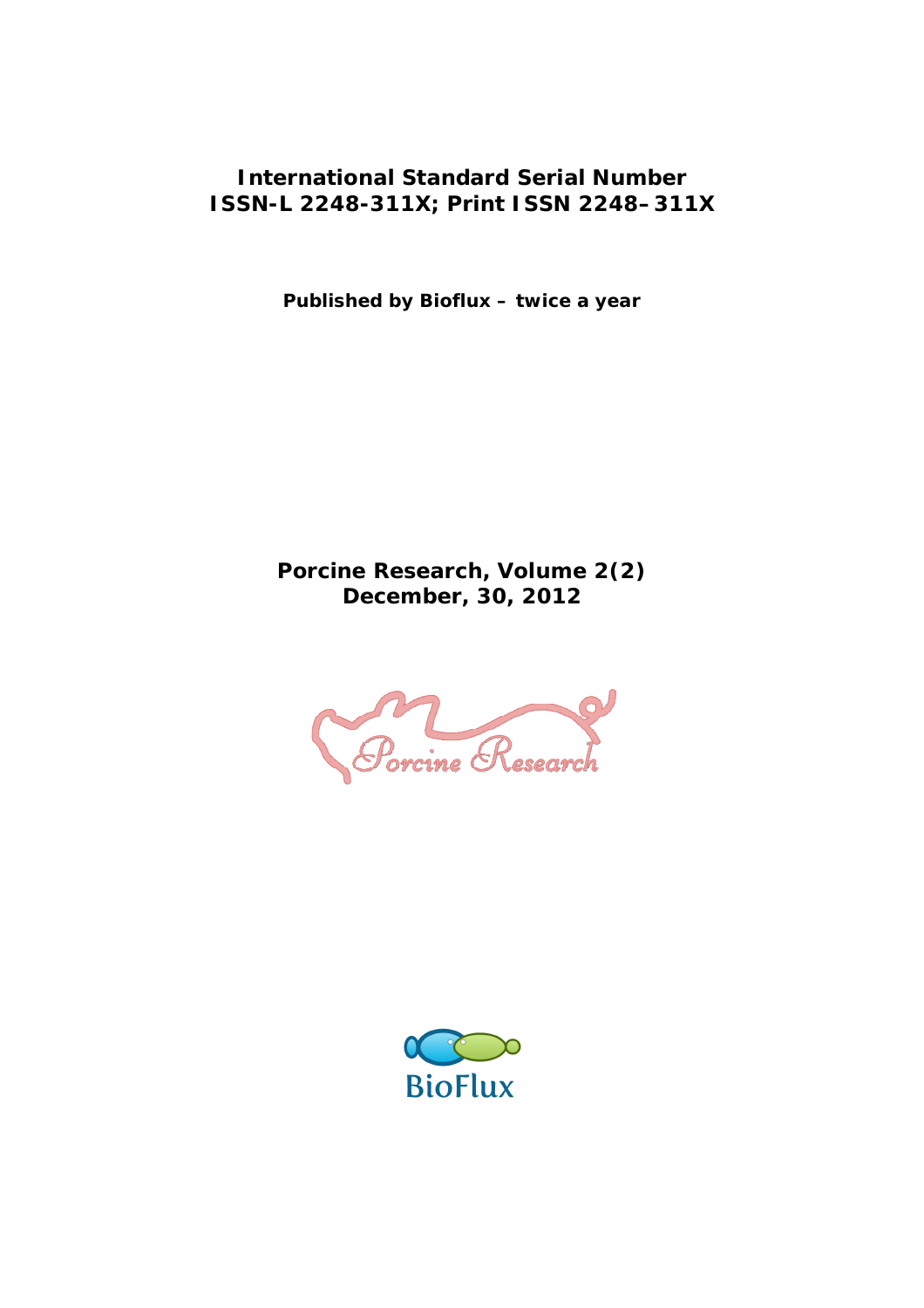## **EDITORIAL BOARD**

5 Countries from 3 continents: Belgium, Romania, Republic of Moldova, USA, India.

**Editor-in-Chief** Șuteu Mihai, University of Medicine and Pharmacy, Cluj-Napoca (Romania).

#### **Honorary Editors**

Buys Nadine, K. U. Leuven (Belgium) Spincemaille Geert, Rattlerow Segers (Belgium) Vlaic Augustin, USAMV Cluj, Cluj-Napoca (Romania)

#### **Editors**

Ardelean Anca, USAMV Cluj, Cluj-Napoca (Romania) Cadar Mirela, USAMV Cluj, Cluj-Napoca (Romania) Caisîn Larisa, The State Agrarian University of Moldova, Chișinău (Rep. of Moldova) Burny Philippe, University of Liege, Liege (Belgium) El Mahdy Cristina, USAMV Cluj, Cluj-Napoca (Romania) Hettig Andrea, Independent researcher, Cluj-Napoca (Romania) Hoha Gabriel, USAMV Iasi, Iasi (Romania) Kataria Anil Kumar, Rajasthan Univ. of Vet. and Anim. Sci., Bikaner (India) Kim Serra, Independent researcher (USA) Oroian Ioan, USAMV Cluj, Cluj-Napoca (Romania) Pauliuc Sînziana, USAMV Cluj, Cluj-Napoca (Romania) Păcală Nicolae, USAMVBT, Timisoara (Romania) Păsărin Benone, USAMV Iasi, Iasi (Romania) Petrescu-Mag Ioan Valentin, USAMV Iasi, Iasi (Romania) Rhyne Andrew, Roger Williams University, Bristol (USA) Wavreille Jose, Waloon Agricultural Research Centre (Belgium).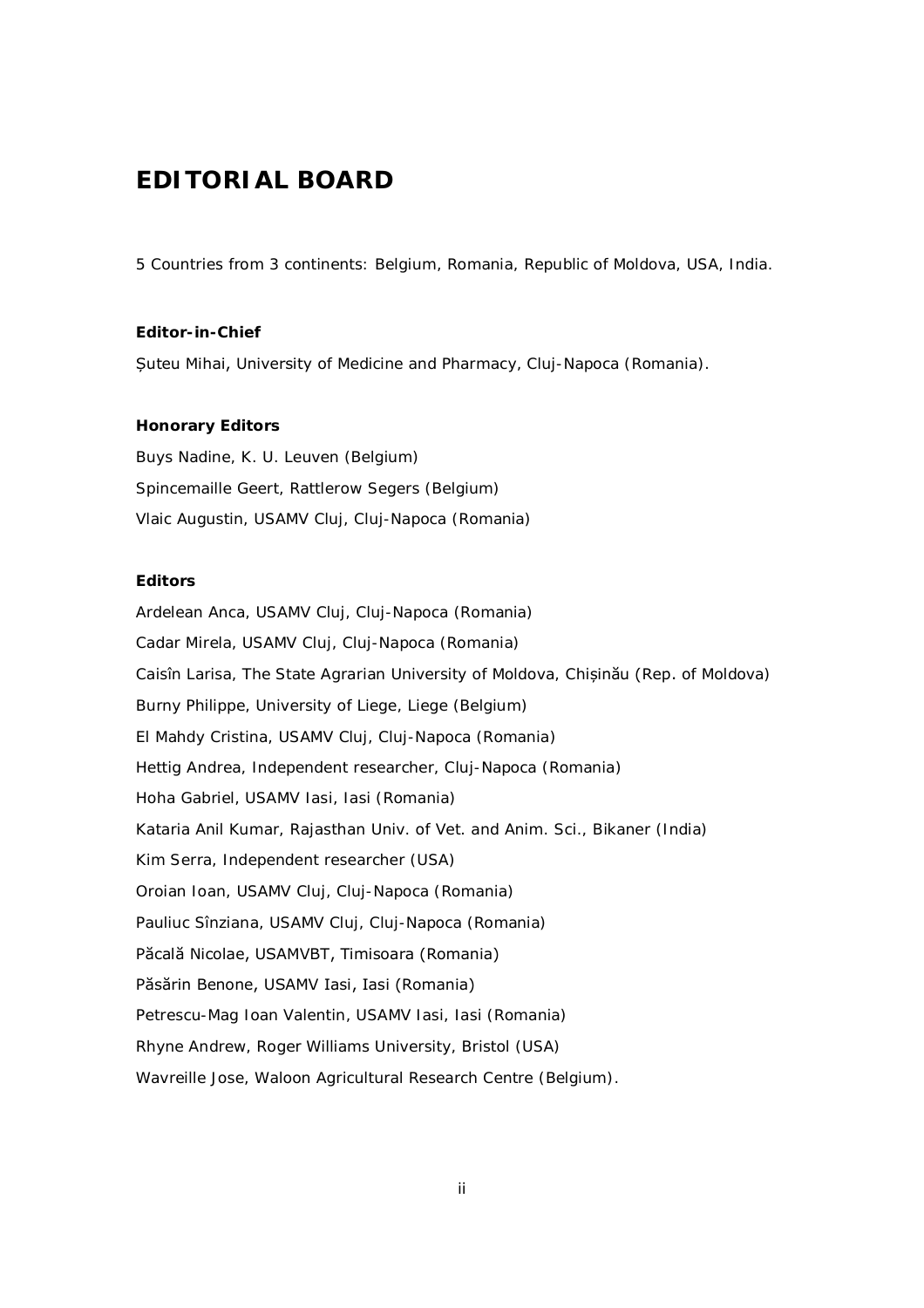## **Abstracting and Indexes**

Zoological Record Thomson Reuters – Master Journal List (Via Zoological Record) CABI (CAB Abstracts) CAB Direct (CABI's own platform) ISI Web of Knowledge (via CABI and Zoological Record) Index Copernicus Ulrich's Proquest Serials Solutions Dimdi (via CABI) Dialog (via CABI) OvidSP (via CABI) EBSCOhost (via CABI)

#### **Zoological Record (part of Biosis)**

ION contains the organism names related data gathered from the scientific literature for Thomson Reuters' *Zoological Record®* database. Viruses, bacteria and plant names will be added from other Thomson Reuters databases such as *BIOSIS Previews®* and *Biological Abstracts®.*





Ulrich's™ is the most comprehensive knowledgebase of print and electronic serials data available and features in-depth coverage for more than 300,000 serials from 90,000 publishers covering 950 subject areas and 200 languages. This unmatched resource powers the Ulrich's™ Global Serials Intelligence services. For more than 75 years, librarians and researchers have trusted Ulrich's™ as the authoritative serials resource for unbiased information about journals, magazines, newspapers, and other periodicals around the world. The Ulrich's dedicated data managers perform ongoing research and publisher outreach to ensure the most current, multi-faceted view of the scope, availability, and quality of serials resources.





CABI is a not-for-profit international organization that improves people's lives by providing information and applying scientific expertise to solve problems in agriculture and the environment. Their mission and direction is influenced by their member countries who help guide the activities they undertake. These include scientific publishing, development projects and research, and microbial services.

 2010 marked 100 years of CABI. Since its beginnings as an entomological committee in 1910, it then developed into a Commonwealth organization before becoming a truly international service in agricultural information, pest identification and biological control in the mid 1980s.